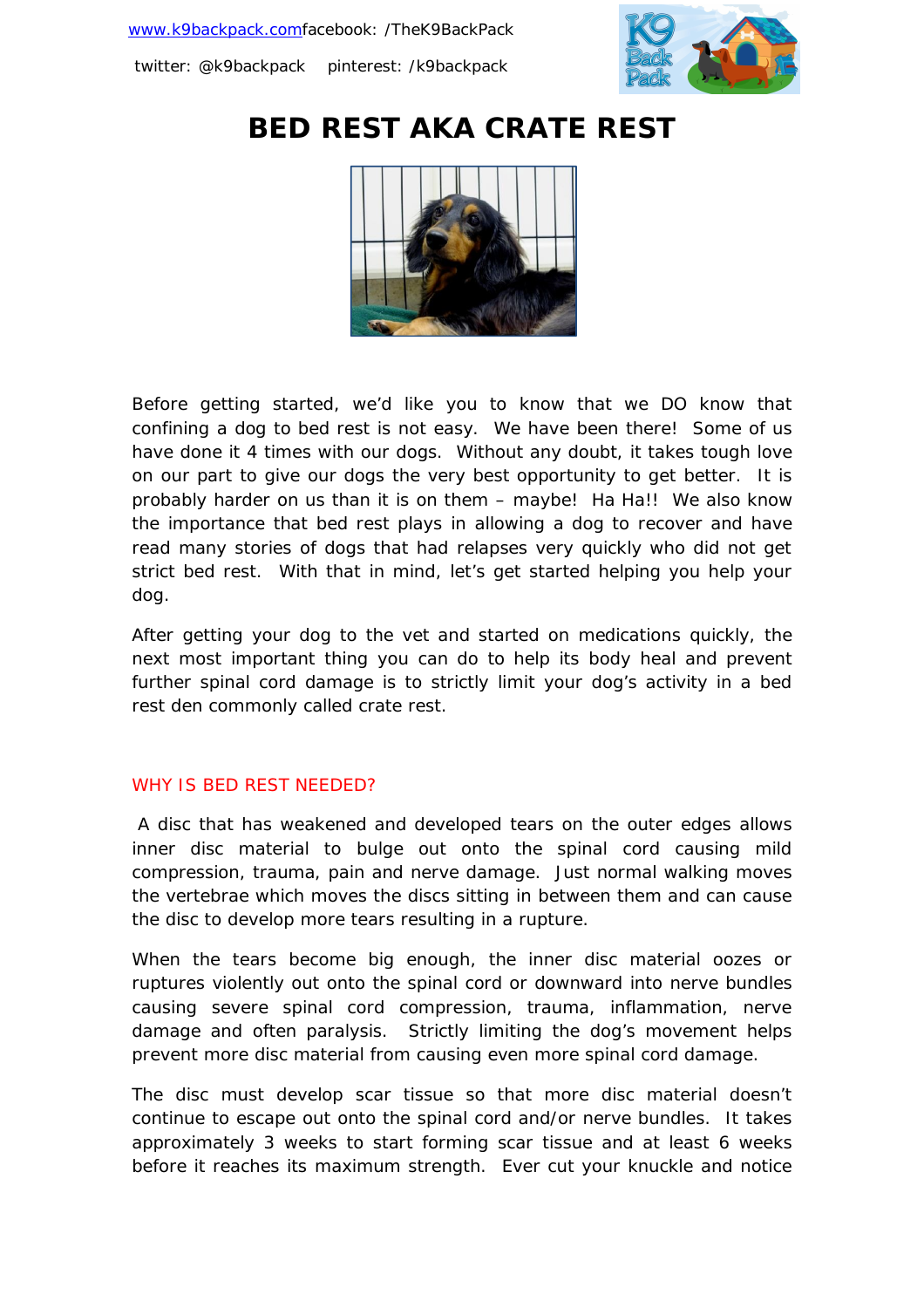

that because you keep bending that knuckle the cut starts to bleed again because the scar tissue was loosened? The very same theory applies to an intervertebral disc trying to heal by building scar tissue. The medications don't help the body build scar tissue; it's all up to the dog's body to do these repair jobs.

Interested in learning more?

Vet Specialists of Rochester

http://vetspecialistsofrochester.com/pdf/UnderstandingIntervertebralDiscDi seaseInDogs.pdf

Animal Medical Center of Southern California

http://www.animalmedcenter.com/faqs/category/intervertebral-disc-disease

Sturgis Veterinary Hospital

http://www.sturgisvet.com/smallanimalclinic/faqsaboutdiskdisease.html

# SUPPLIES YOU WILL NEED

 $\triangleright$  Not all dogs do well in a traditional wire crate so choose one that your dog will do best in but still strictly limit its movement. You can choose from a traditional wire crate, an ex-pen (wire or plastic), a pack n play, a crib, a soft-sided crate or a very small area of your home you block off in some way so that your dog only has enough room to stand up, turn around easily, and stretch out fully and comfortably plus a water bowl. A stroller may be used if it is very sturdy, big enough for the dog to stretch out completely, can be zipped up and secured, and the dog is never left unattended in one. The size of the bed rest den should be big enough for your dog to stand up, turn around easily, and stretch out fully and comfortably in plus have room for some water and a meal dish. The size of the bed rest den should be approximately 1.5 times the length of your dog and the width should be approximately the length of your dog. So, for a dog approx 20 inches long, a good size for the bed rest den would be 30 inches long by 20 inches wide. If there is too much room, you can simply pad out the extra space with rolled up towels or blankets.

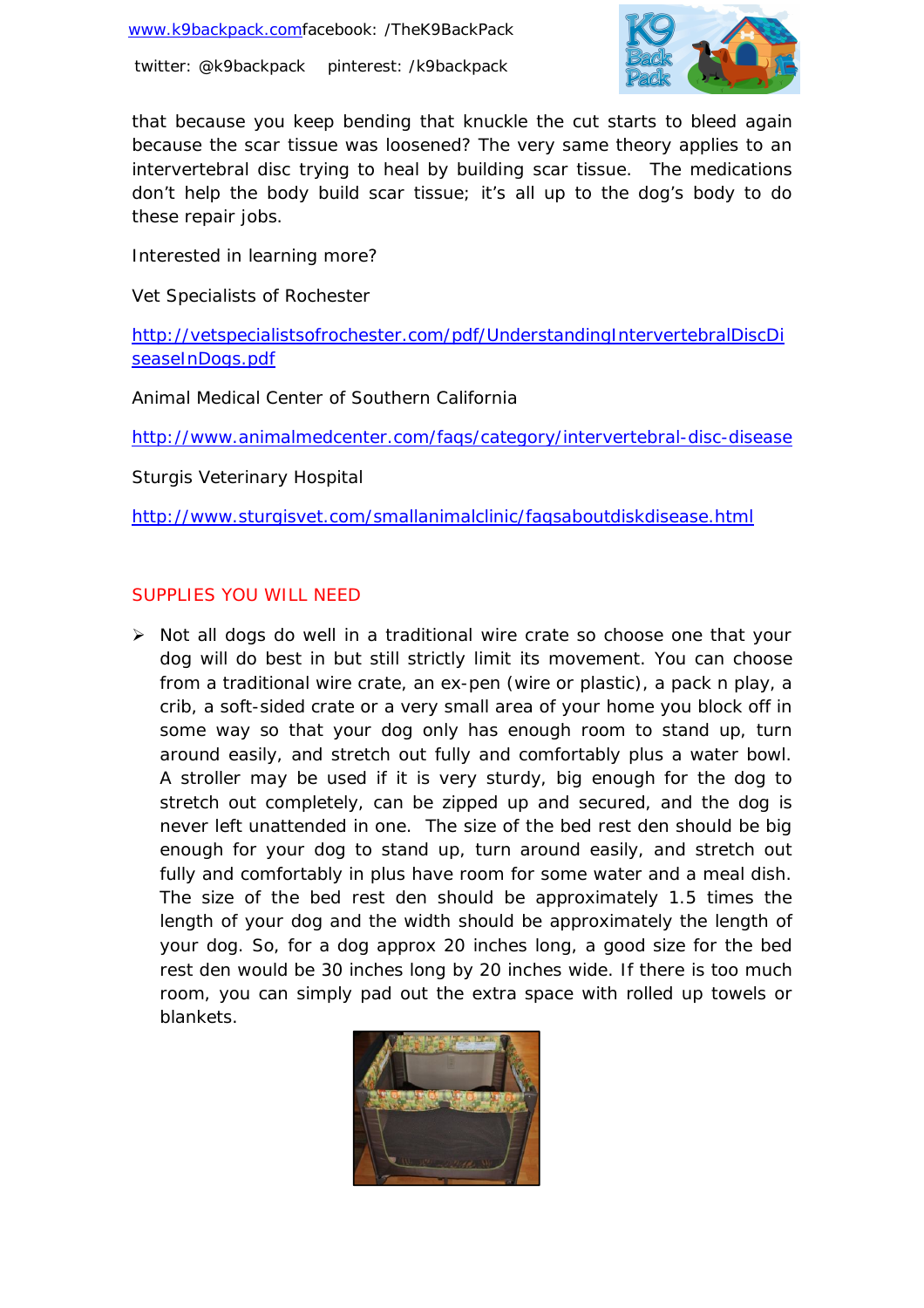

- $\triangleright$  Bedding: Memory foam or eggcrate is the best as it is very supportive but not too firm or too soft. You can get a twin-size human mattress topper at discount stores (like Wal-Mart) inexpensively and then cut it to fit the dimensions of your bed rest den. Depending on how thick the memory foam or eggcrate is, you can stack several on top of each other and secure them with duct tape.
- > Large garbage bag: Now put the memory foam/egg crate bedding into a large garbage bag and tape it shut with duct tape.
- $\triangleright$  Human potty pads: Next put a human potty pad on top of the bedding in the trash bag.
- $\triangleright$  Pieces of fleece material: Now wrap the bedding with the human potty pad with two pieces of inexpensive fleece you can buy at any fabric store or even discount stores like Wal-Mart. Or you can buy inexpensive fleece throws and cut them up into smaller pieces big enough to wrap around the bedding.



How does it work!?! If you dog has a potty accident (which happens), the fleece wicks away the urine from the dog's body so it isn't laying in urine soaked bedding, the pee pad catches and holds it, and the garbage bag keeps the basic bedding safe and dry. Plan on having plenty of extra fleece pieces on hand to make clean-up quick and easy.

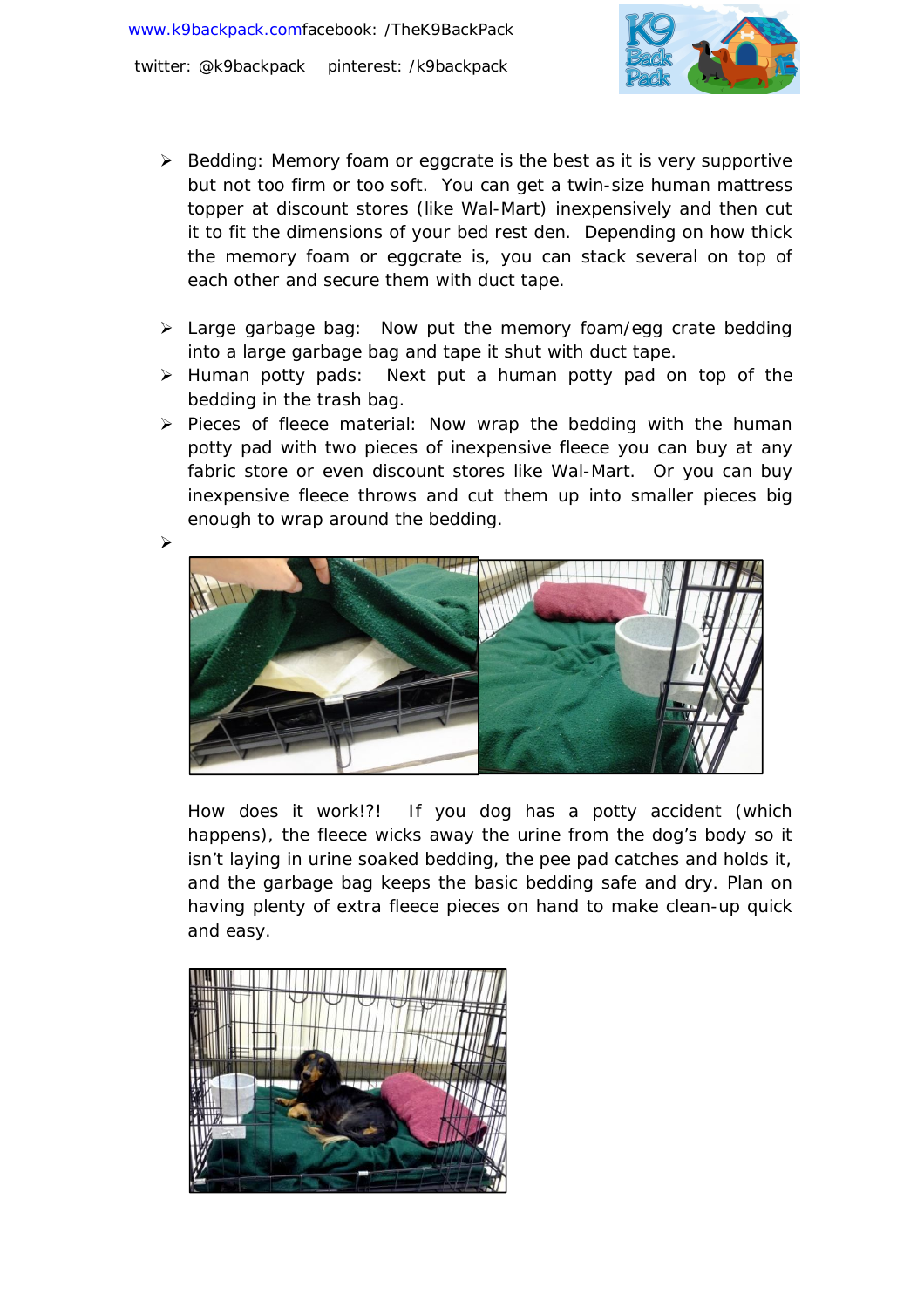

# HOW TO PICK UP AND CARRY YOUR DOG

Place one hand under its chest and one hand under the belly or through the rear legs and lift straight up while keeping the dog's back straight and level. Bring them up to your chest and then carry them horizontally with their front legs resting and your arm and your other arm wrapped tightly around their middle.



Here is a video to show you how to properly pick up your dog and support it while being carried: http://www.youtube.com/watch?v=y91s2SqOKYE

# HOW STRICT IS BED REST?

The stricter, the better. Yes, you do need to keep your dog in the bed rest den 24/7 except for potty times. He/she should eat in their bed rest den too because all sorts of things could happen outside the safety of the den such as a doorbell on TV, the real doorbell at your home, another dog barks nearby, the UPS truck drives by and honks the horn, and many other things too. Any of those things will make your dog decide it absolutely has to respond to the threat and off they will run or drag themselves. Don't be fooled into thinking if your dog is paralyzed that they wouldn't try to go after a perceived threat because they will! They do not care one bit that their back legs don't work!! They can move pretty darn fast too!!

#### POTTY BREAKS

Carry them out to the potty area very carefully. You will want to use a harness and leash to control them unless a harness and leash causes too much excitement because they associate the harness with going for a walk. In that case, using an ex-pen outside or putting up garden fencing to make a 6-foot designated potty area will work best. An ex-pen or garden fencing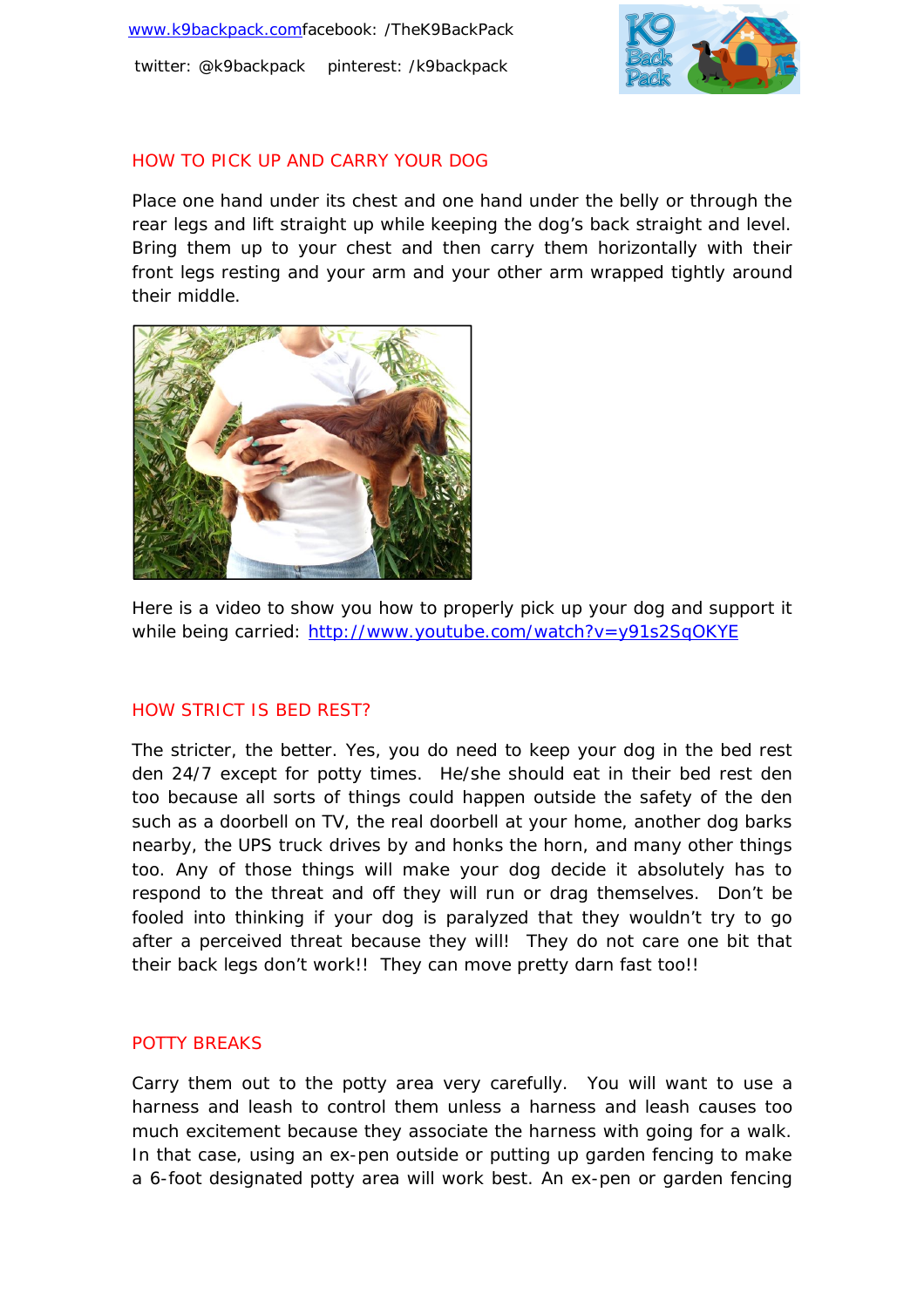

potty area gives them a visual and physical boundary which tells them that there is no place to run, nothing to chase, and no sniff fest to have. Nothing for them to do but potty!

Put them down and let them sniff around to get inspiration only allowing the minimum steps to get the potty jobs done. If your dog is wobbly or paralyzed, you will want to use a sling to support their rear end and keep their back straight and level. A sling can be anything from a men's neck tie, a rolled-up woman's scarf, to a very thin and narrow piece of sheet or inexpensive fleece blanket. You want it long enough so that you can stand straight up and not have to bend over. Slip it under their belly close to the rear legs. If your dog is just wobbly simple keep the sling taut enough to give them support and help give them more stability while walking. If they are paralyzed, hold the sling taut so that just enough to ensure that their back is level – not up like a wheel barrel. They will be able to move using their front legs.

Potty breaks during bed rest are not sniff fest opportunities. So, if your dog doesn't go potty within a few minutes, no more than 4 or 5, then pick them up and carry them back in and try again in about an hour or so. If your dog is taking a steroid such as Dexamethasone, Prednisone, or Prednisolone etc, you will need to take them out more often as these drugs cause the kidneys to expel more urine than it normally does and so the dog will need to urinate more often such as every 3 to 4 hours and sometimes as often as every 2 hours.

# HOW LONG IS BED REST?

Most knowledgeable vets recommend 6 to 8 weeks of strict bed rest depending on the severity of your dog's disc episode. You will want to discuss this with your vet to ensure that your dog gets the maximum benefit in order to ensure the best recovery. Rule of thumb: the longer the better! Too much doesn't hurt your dog but too little can easily cause a relapse within a short time.

#### MANAGING BEHAVIOR

Some dogs handle confinement in bed rest very well and stay calm while others do not! Most all of them will to try to figure out our sympathy meters and how much they can manipulate us!! LOL. They are crafty and sly. Seriously!! Dogs are smart and will continue to do what they have found to be effective before. Not only are they master manipulators, but they are also experts at watching human behavior and learning quickly what gets them what they want, which in this case is attention or out of the bed rest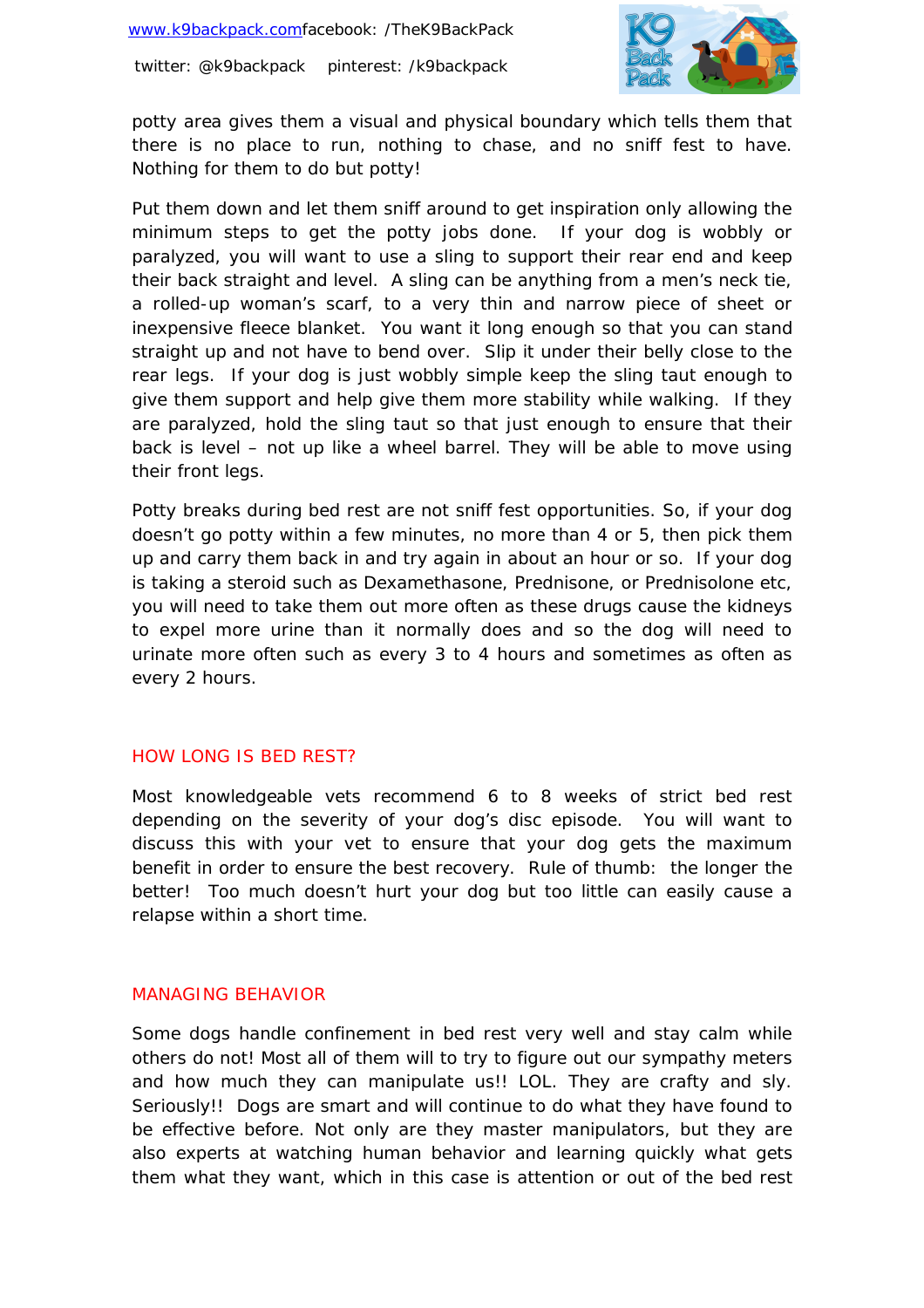

den. At this point, attention to them is just about anything - even negative attention i.e. being yelled at. So, when the whining starts, if you look in their direction, speak to them, or go over to the bed rest den will spell success in their book. Here is what they learned: if they continue to do it more and more and increase the volume and frequency, they are likely to get what they want. It brought success before didn't it?!

What you need to try to do the best you can is when the whining, barking, or screaming starts, leave the room and ignore them. When they get quiet, praise them lavishly and perhaps give them a small low-calorie treat. The idea is to train them that being quiet gets rewarded and NOT being quiet gets them nothing. As the pack leader, it is up to YOU to retrain the behavior and not give in to their attempts at getting you to do something they want.

They take cues from our behavior and mimic it. It will help if you act like it is completely normal that they are in there and don't let them see your sad face or you crying. They may misunderstand and believe they have don't something wrong. You don't want that! Keep your chin up and stay upbeat! If you need to cry, go into the bathroom and turn on the water. When you are done, come out with a smile on your face and in your voice and tell your sweet one that everything is going to be just fine. A positive energy environment promotes healing!

#### **CALMERS**

Not all dogs adapt well to being confined and despite all of our behavioral modification attempts, they simply will not calm down and rest which is counterproductive to healing. Sometimes natural or prescription calmers can help. Here are some of the common non-prescription options:

Anxitane based on L-Theanine:

#### **http://tinyurl.com/4x5yfcw**

Calm Discovery Liquid which also contains L-Theanine and colostrum:

http://www.accentonpethealthcare.com/calm.html

Composure Soft Chews based on colostrum:

http://www.vetriscience.com/composure-soft-dogs-MD-LD.php

DAP Pheromones:

http://www.petcomfortzone.com/